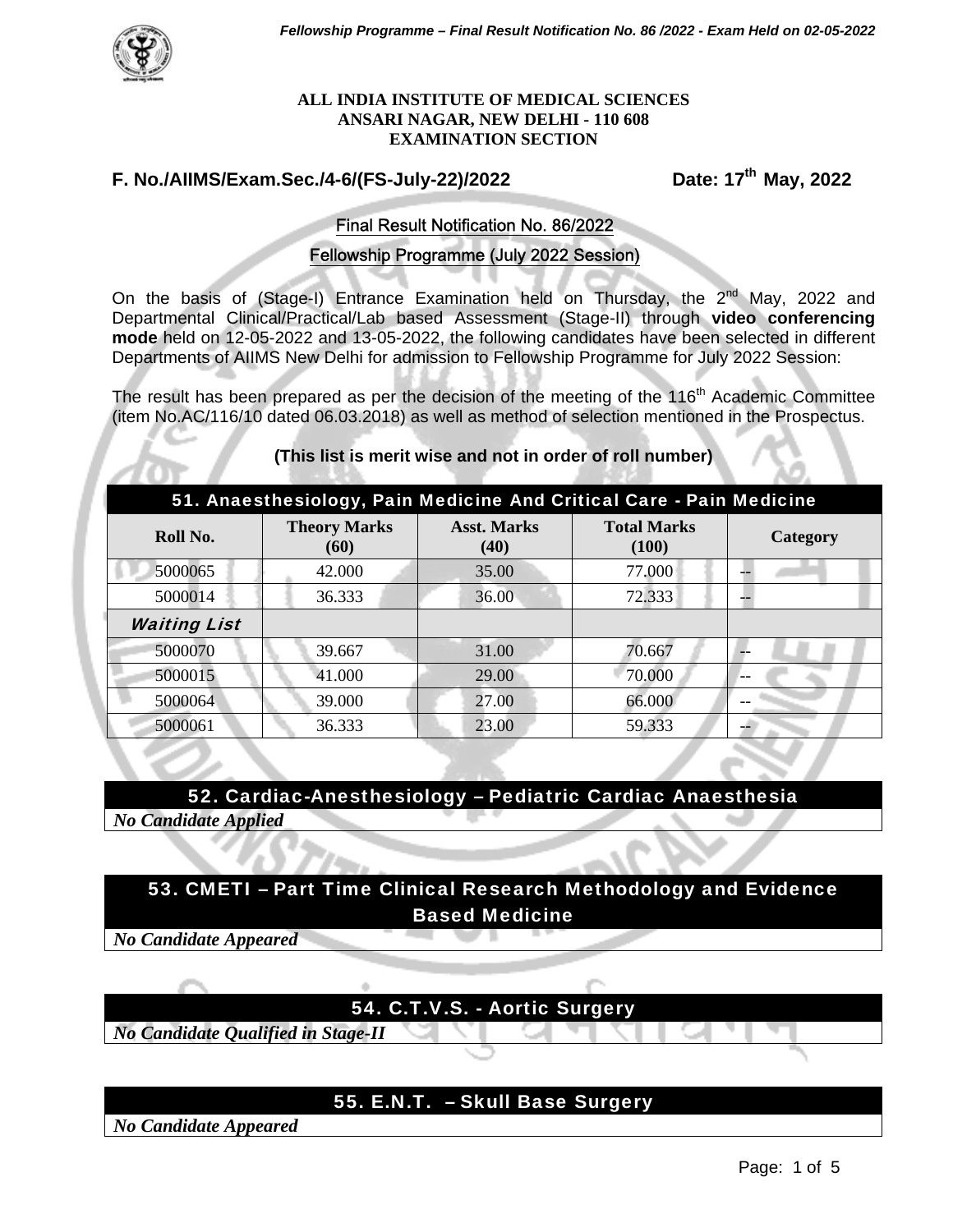

| 56. Gastroenterology - Hepatology |                             |                            |                             |          |
|-----------------------------------|-----------------------------|----------------------------|-----------------------------|----------|
| Roll No.                          | <b>Theory Marks</b><br>(60) | <b>Asst. Marks</b><br>(40) | <b>Total Marks</b><br>(100) | Category |
| 5000098                           | 41.333                      | 30.00                      | 71.333                      | --       |
|                                   |                             |                            |                             |          |

| 57. Gastroenterology - Advanced Gastrointestinal Endoscopy |                             |                            |                             |          |  |
|------------------------------------------------------------|-----------------------------|----------------------------|-----------------------------|----------|--|
| Roll No.                                                   | <b>Theory Marks</b><br>(60) | <b>Asst. Marks</b><br>(40) | <b>Total Marks</b><br>(100) | Category |  |
| 5000044                                                    | 43.667                      | 32.00                      | 75.667                      |          |  |
| <b>Waiting List</b>                                        |                             |                            |                             |          |  |
| 5000056                                                    | 45.667                      | <b>COLL</b><br>26.00       | 71.667                      |          |  |

| 59. Gastroenterology - Inflammatory Bowel Disease |                             |                            |                             |                 |  |  |
|---------------------------------------------------|-----------------------------|----------------------------|-----------------------------|-----------------|--|--|
| Roll No.                                          | <b>Theory Marks</b><br>(60) | <b>Asst. Marks</b><br>(40) | <b>Total Marks</b><br>(100) | <b>Category</b> |  |  |
| 5000026                                           | 33.000                      | 30.00                      | 63.000                      |                 |  |  |
|                                                   |                             |                            |                             |                 |  |  |

# 60. Medical Oncology – Blood and Marrow Transplantation

*No Candidate Appeared* 

| 61. Neuro-Anesthesiology & Critical Care - Neuro-Critical Care |                             |                            |                             |          |
|----------------------------------------------------------------|-----------------------------|----------------------------|-----------------------------|----------|
| Roll No.                                                       | <b>Theory Marks</b><br>(60) | <b>Asst. Marks</b><br>(40) | <b>Total Marks</b><br>(100) | Category |
| 5000069                                                        | 52.000                      | 25.70                      | 77.700                      |          |
| 5000048                                                        | 47.000                      | 26.30                      | 73.300                      |          |
| 5000099                                                        | 42.333                      | 24.00                      | 66.333                      |          |
| <b>Waiting List</b>                                            |                             |                            |                             |          |
| 5000104                                                        | 36.667                      | 16.00                      | 52.667                      |          |
|                                                                |                             |                            |                             |          |

| 62. Neurology - Stroke                                                                                           |         |       |        |    |  |
|------------------------------------------------------------------------------------------------------------------|---------|-------|--------|----|--|
| <b>Theory Marks</b><br><b>Asst. Marks</b><br><b>Total Marks</b><br>Roll No.<br>Category<br>(60)<br>(40)<br>(100) |         |       |        |    |  |
| 5000031                                                                                                          | 41.000- | 38.00 | 79.000 | -- |  |
| 5000077                                                                                                          | 40.333  | 37.00 | 77.333 | -- |  |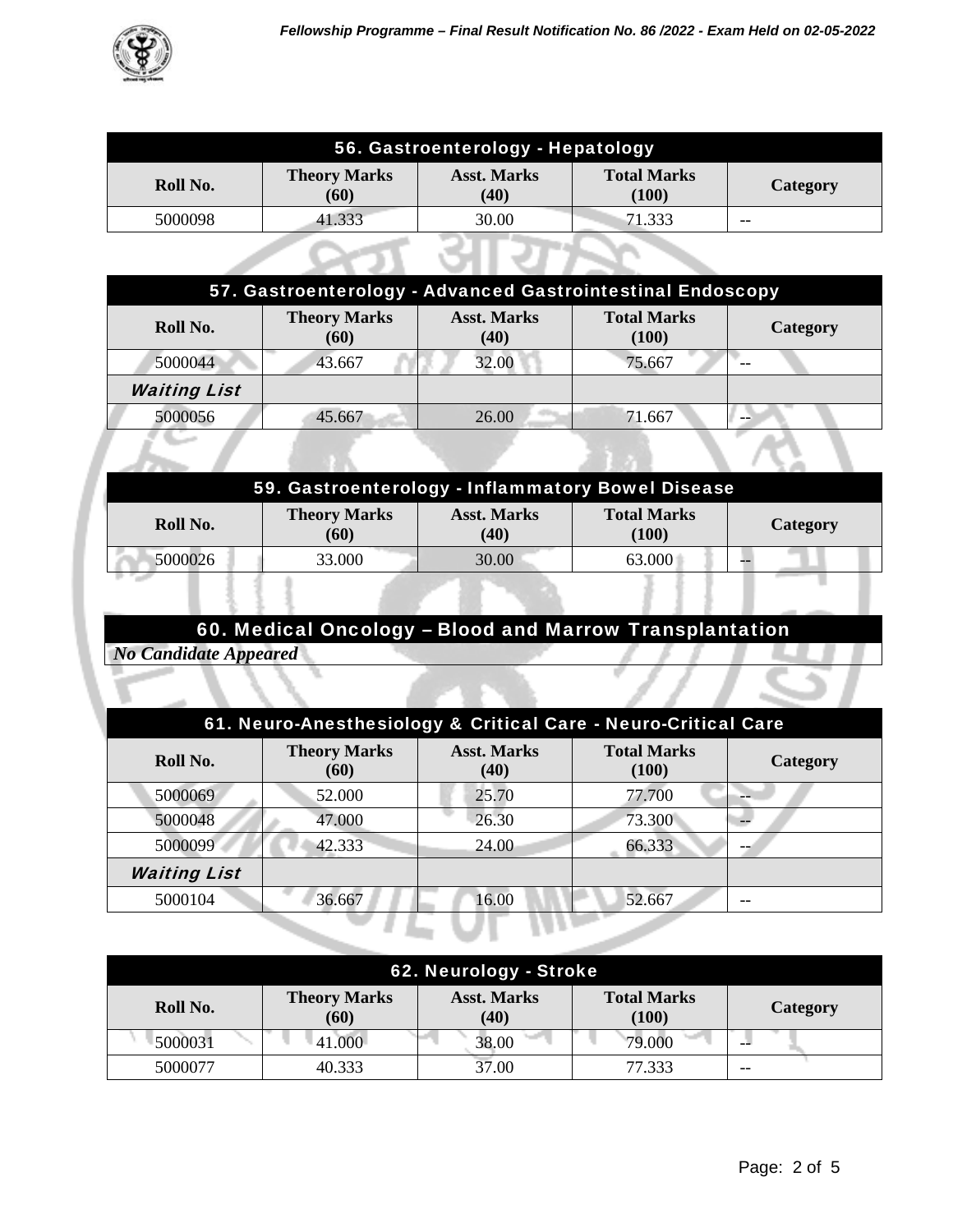

| 64. Neuro-Surgery - Spine Surgery |                             |                            |                             |          |  |
|-----------------------------------|-----------------------------|----------------------------|-----------------------------|----------|--|
| Roll No.                          | <b>Theory Marks</b><br>(60) | <b>Asst. Marks</b><br>(40) | <b>Total Marks</b><br>(100) | Category |  |
| 5000049                           | 44.333                      | 25.00                      | 69.333                      | --       |  |
| 5000042                           | 34.000                      | 35.00                      | 69.000                      | --       |  |
| <b>Waiting List</b>               |                             |                            |                             |          |  |
| 5000029                           | 30.667                      | 30.00                      | 60.667                      |          |  |
| 5000051                           | 32.333                      | 25.00                      | 57.333                      |          |  |
| 5000006                           | 30.000                      | 20.00                      | 50.000                      | --       |  |

| 65. Neuro-Surgery - Skull Base And Cerebrovascular Surgery (Ns) |                             |                            |                             |          |
|-----------------------------------------------------------------|-----------------------------|----------------------------|-----------------------------|----------|
| Roll No.                                                        | <b>Theory Marks</b><br>(60) | <b>Asst. Marks</b><br>(40) | <b>Total Marks</b><br>(100) | Category |
| 5000068                                                         | 37.333                      | 35.00                      | 72.333                      | $- -$    |

| 66. Neuro-Surgery - Pediatric Neurosurgery |                             |                            |                             |          |  |  |  |
|--------------------------------------------|-----------------------------|----------------------------|-----------------------------|----------|--|--|--|
| Roll No.                                   | <b>Theory Marks</b><br>(60) | <b>Asst. Marks</b><br>(40) | <b>Total Marks</b><br>(100) | Category |  |  |  |
| 5000103                                    | 35.333                      | 28.00                      | 63.333                      |          |  |  |  |
|                                            |                             |                            |                             |          |  |  |  |

| 67. Obst. & Gynaecology - Minimally Invasive Gynaecological Surgery |                             |                            |                             |          |  |
|---------------------------------------------------------------------|-----------------------------|----------------------------|-----------------------------|----------|--|
| Roll No.                                                            | <b>Theory Marks</b><br>(60) | <b>Asst. Marks</b><br>(40) | <b>Total Marks</b><br>(100) | Category |  |
| 5000081                                                             | 33.333                      | 28.00                      | 61.333                      | --       |  |

## 68. Obst. & Gynaecology – Uro-Gynaecology

*No Candidate Qualified* 

## 69. Obst. & Gynaecology – Maternal Fetal Medicine (MFM)

*No Candidate Qualified* 

70. Orthodontics and Dentofacial Deformities, CDER – Cleft and Craniofacial Orthodontics

*No Candidate Qualified* 

# 71. Orthopaedics – Arthroscopy

*No Candidate Applied* 

77 J Li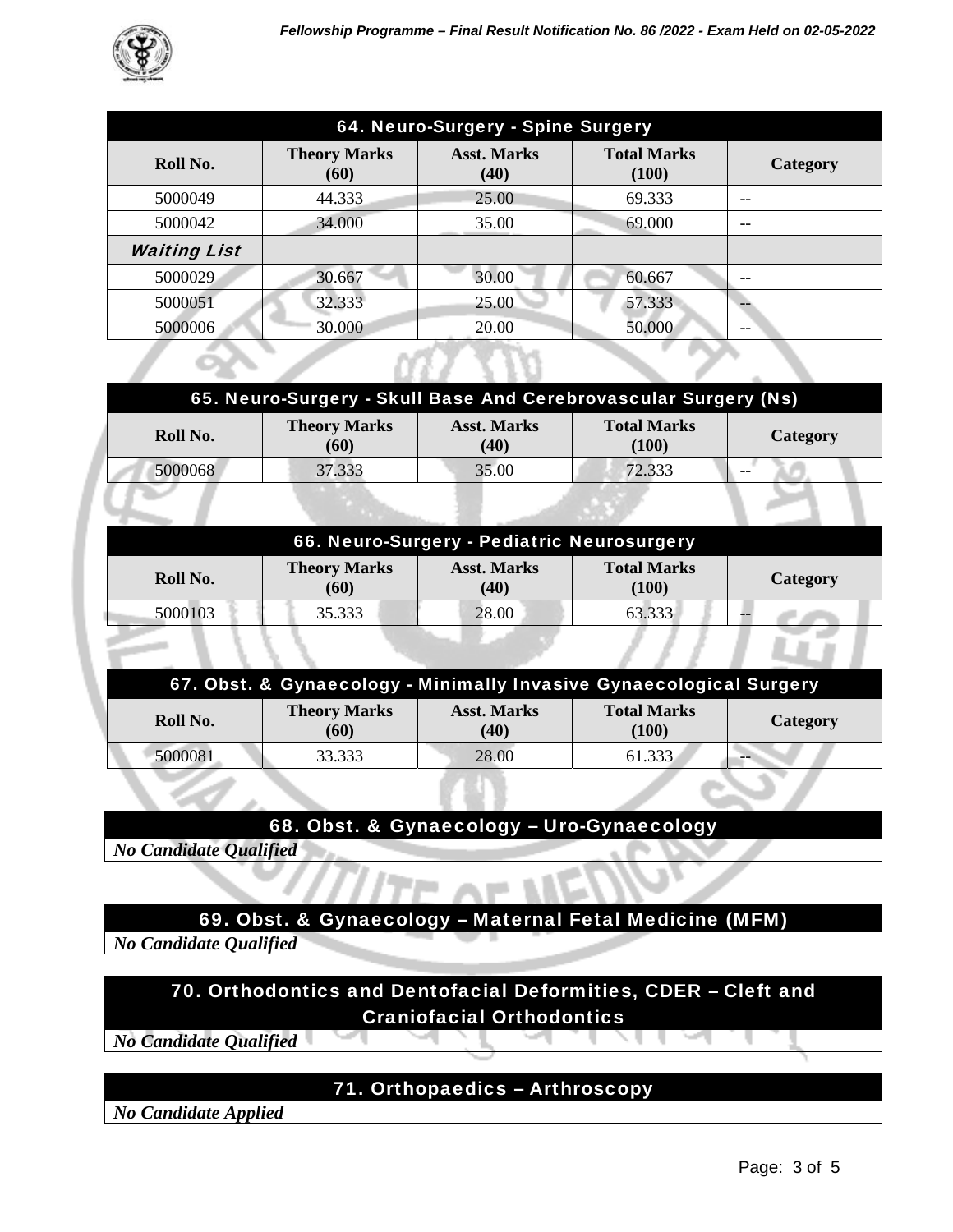

| 72. Orthopaedics - Joint Replacement |                             |                            |                             |           |
|--------------------------------------|-----------------------------|----------------------------|-----------------------------|-----------|
| Roll No.                             | <b>Theory Marks</b><br>(60) | <b>Asst. Marks</b><br>(40) | <b>Total Marks</b><br>(100) | Category  |
| 5000108                              | 57.333                      | 24.00                      | 81.333                      | Sponsored |

# 73. Orthopaedics – Musculoskeletal Oncology

ally sends the co-

*No Candidate Appeared* 

| 74. Orthopaedics - Pelvic-Acetabular Trauma |                             |                            |                             |                 |  |
|---------------------------------------------|-----------------------------|----------------------------|-----------------------------|-----------------|--|
| Roll No.                                    | <b>Theory Marks</b><br>(60) | <b>Asst. Marks</b><br>(40) | <b>Total Marks</b><br>(100) | <b>Category</b> |  |
| 5000072                                     | 58.667                      | 32.00                      | 90.667                      |                 |  |
| <b>Waiting List</b>                         |                             |                            |                             |                 |  |
| 5000080                                     | 58.667                      | 24.00                      | 82.667                      |                 |  |
| 5000060                                     | 53.333                      | 20.00                      | 73.333                      |                 |  |
| 5000095                                     | 53.333                      | 18.00                      | 71.333                      |                 |  |

# 75. Radio-Diagnosis and Interventional Radiology – Diagnostic and Interventional G.I. Radiology

*No Candidate Applied* 

| 76. Radio-Diagnosis And Interventional Radiology - Diagnostic And Interventional |                             |                            |                             |          |  |
|----------------------------------------------------------------------------------|-----------------------------|----------------------------|-----------------------------|----------|--|
| <b>Thoracic Radiology</b>                                                        |                             |                            |                             |          |  |
| Roll No.                                                                         | <b>Theory Marks</b><br>(60) | <b>Asst. Marks</b><br>(40) | <b>Total Marks</b><br>(100) | Category |  |
| 5000094                                                                          | 51.333                      | 31.00                      | 82.333                      |          |  |
| 5000027                                                                          | 40.000                      | 32.00                      | 72.000                      |          |  |
| <b>Waiting List</b>                                                              |                             |                            |                             |          |  |
| 5000089                                                                          | 31.000                      | 22.00                      | 53.000                      |          |  |
| 5000097                                                                          | 36.000                      | 14.00                      | 50.000                      |          |  |

| 77. Radio-Diagnosis And Interventional Radiology - Diagnostic And Interventional<br><b>Paediatric Radiology</b> |                             |                            |                             |                 |
|-----------------------------------------------------------------------------------------------------------------|-----------------------------|----------------------------|-----------------------------|-----------------|
| Roll No.                                                                                                        | <b>Theory Marks</b><br>(60) | <b>Asst. Marks</b><br>(40) | <b>Total Marks</b><br>(100) | <b>Category</b> |
| 5000054                                                                                                         | 52.667                      | 32.00                      | 84.667                      |                 |
| <b>Waiting List</b>                                                                                             |                             |                            |                             |                 |
| 5000009                                                                                                         | 33.333                      | 21.00                      | 54.333                      |                 |